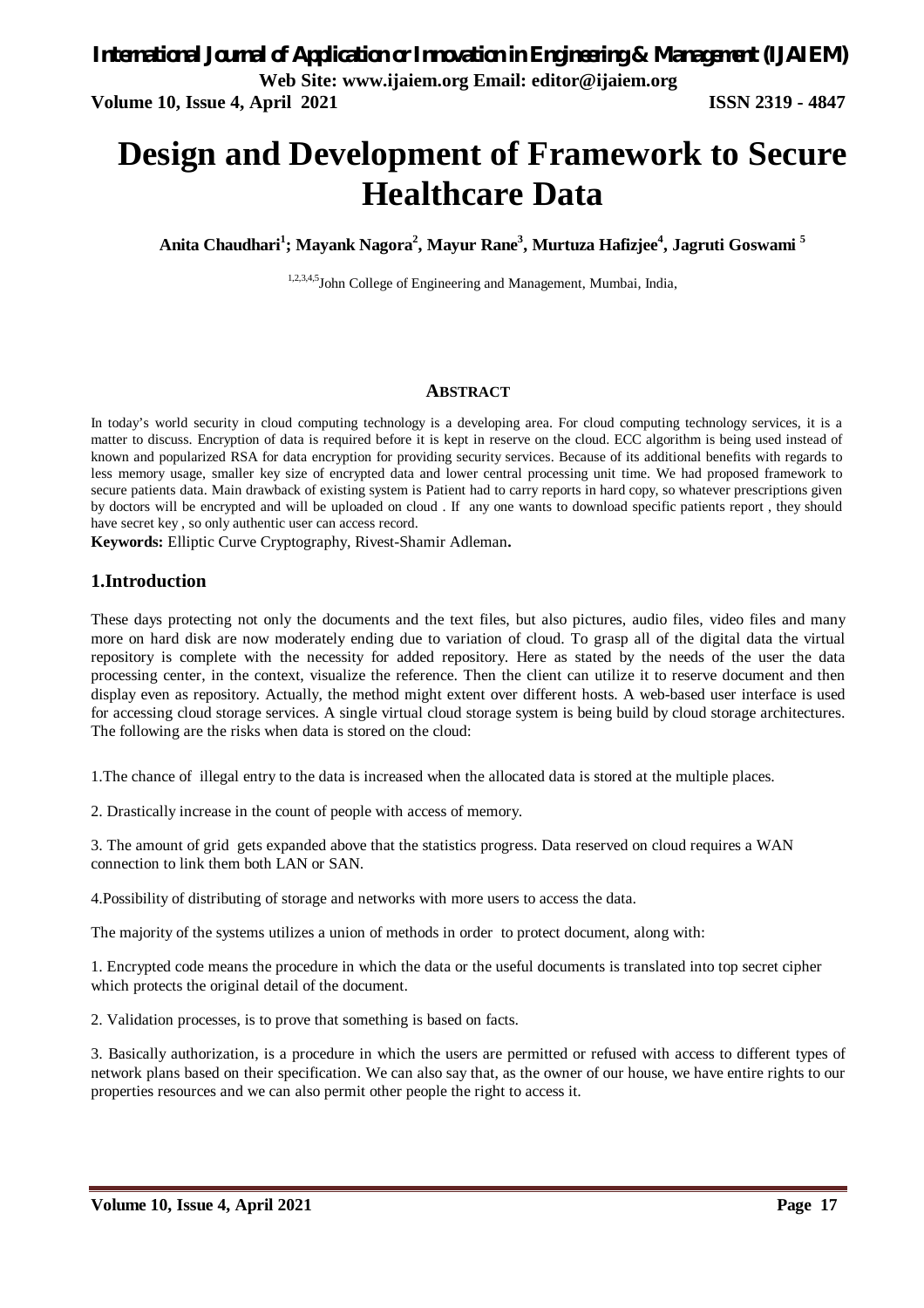## *International Journal of Application or Innovation in Engineering & Management (IJAIEM)* **Web Site: www.ijaiem.org Email: editor@ijaiem.org**

**Volume 10, Issue 4, April 2021 ISSN 2319 - 4847**

#### **What is ECC?**

ECC is Elliptic Curve Cryptography. It follows the concept of asymmetric key cryptosystem which means in this we use public and private key concept same as we use in RSA and non ECC algorithms. The most important advantage of this is that it provides equal security with smaller key size for example if RSA uses 3072 bits, same security is being provided by ECC within 256 bits. It makes use of Elliptic curves. These are defined by some cubical functions. RSA and Diffie – Hellman are the most public-key encryption methods used as coexistence technology. Thus in this project, we have two structure - Doctors and Patient. Doctors can also open patients' files as pdf and view them. Patients' data can be downloaded from the portal as pdf and also the data can be shared with patients' from the portal itself. Doctors can send code to patients which can be used to open files. Once the code is sent it displays the code sent successfully. The patient receives file on mails where the key is attached with a file which can be used to open the encrypted file.

### **2.Material and Methods**

#### **2.1 Review of Literature**

In this paper, the purpose was to display the amount of time taken for generating signatures and also ECC has minor and not so much effective than RSA[4]. In this paper, survey of ECC algorithm in operation by inquiring into its consumption in SSH, TLS[5]. Provides a clear understanding between ECC and RSA based on the advantages and applications[6]. Provides study the safety related data of end customers in server [7].Provides how to secure data in cloud computing system [8].

Discussed about DNA computing which is used to improve the safety of ECC[9].ECC is fast and powerful cryptography system based on its performance and various applications[10].Designed system was not totally based on keys and in addition To same unencrypted text it resulted in separate fixed key[11]. From the review, we compared both ECC and RSA and hence we came to a conclusion that ECC provides very less expenses above RSA[12]. Symmetric algorithms are more quicker and secured than asymmetric algorithm [13]. Safety methods has reduced the ordinary method on the basis of space values and PSNR values. ECC is significant option for providing data safety[14-15]. Whatever useful information which is being uploaded on the cloud needs to be protected[16].

#### **2.2 Key Geration of ECC**

It is Asymmetric (Public &Private) key Cryptosystem. It is equal security as RSA.ECC makes use size of elliptic curve. ECC is small size than RSA.Elliptic curves are defined by some mathematical function .

 $y^2 = x^3 + ax + b$ 



**Figure 1.**ECC Algorithm

It is very simple for example, if we calculate from A to B, then we cannot calculate from B to A, as it will be extremely difficult. So, this is what trapdoor function says that it is not difficult to calculate or determine in a single direction and thus it is extremely difficult to determine in finding its inverse.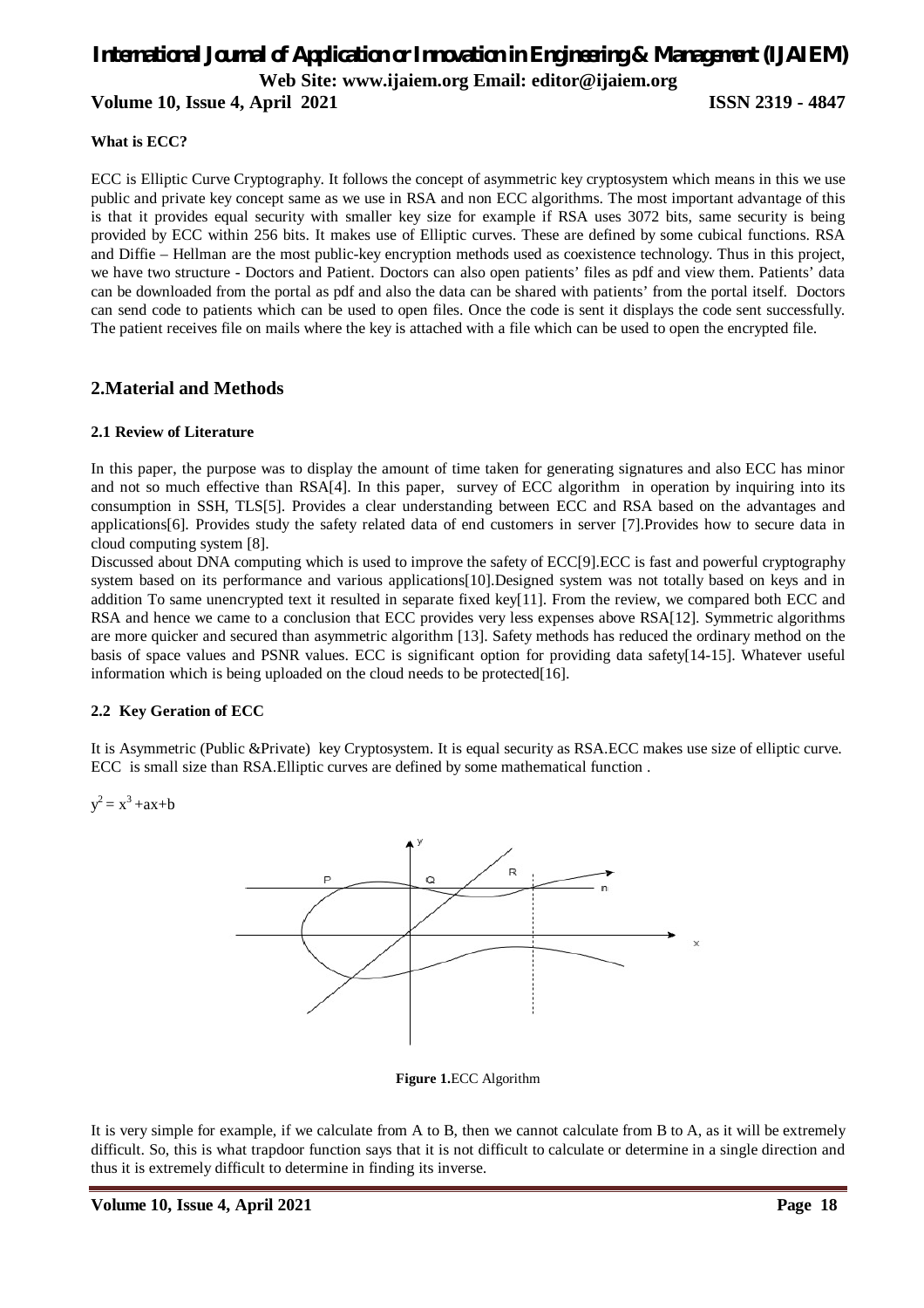## *International Journal of Application or Innovation in Engineering & Management (IJAIEM)* **Web Site: www.ijaiem.org Email: editor@ijaiem.org Volume 10, Issue 4, April 2021 ISSN 2319 - 4847**

Let  $E_p$  (a, b) be the elliptic curve Comsider the equation  $Q = K_p$  $K_p \longrightarrow Q$  (Q is point on curve)  $Q, P \longrightarrow K$  (Discrete log limit m problem for Elliptic curve)

#### **Key Exchange**

Let see ECC key exchange between two parties i.e. sender and the receiver. We have two global public Elements, G and  $E<sub>q</sub>$  (a, b)  $E_q$  (a, b) : This is the elliptic curve along with variables a, b and q, where a, b are the constants and q can either be prime number or an integer of the form  $2^m$ . G : This is the point which lies on the curve.

#### **Key Genration**

Now we will do key generation of user A: Firstly we select private key of  $n_A$ , Where ,value of  $(n_A < n)$ Then we need to calculate public key  $P_A$ , Where,  $P_A = n_A * G$ Here,  $n_A$  is the private key and G is the generator point. Similarly, we do key generation of user B: Firstly, we assume private key of  $n_B$ , Where, value of  $(n_B < n)$ Afterwards, we need to generate public key of  $P_{B}$ . Where ,  $P_B = n_B * G$ Now we will do key exchange simply, So, user A needs to calculate a secret key. Let us say,  $K = n_A * P_B$ Similarly, user B needs to calculate a secret key. Let us say,  $K=n_B * P_A$ Thus, the values of both K will be same and hence the key exchange procedure is successfully executed.

#### **ECC Encryption**

Suppose, the message be M. Firstly we encode M the message into a coordinate format which lies over an elliptic curve. And let the point be named as Pm. Hence we can say that the point is encrypted successfully. For simply encryption we are going to choose any positive numeric called K. And the coded message generated be as,  $C_m = K_G - P_m + KP_B$ Here, for encryption, public key of B is used and thus, this generated point will be sent to the receiver.

### **ECC Decryption**

Now for decryption, Simply, it multiplies  $1<sup>st</sup>$  point in the pair with receivers secret key as,  $K_G$  \*  $Pn_B$ Where private key of B is used for decryption. And after decrypting it, we will subtract it from  $2<sup>nd</sup>$  point in the pair as,  $Pm + KP_B - (K_G * n_B)$ But we also know from previous equation that,  $P_B = n_B * G$ So,  $P_m + KP_B - KP_B$ Simply we get the original point as  $P_m$ . Thus, receiver gets the same point.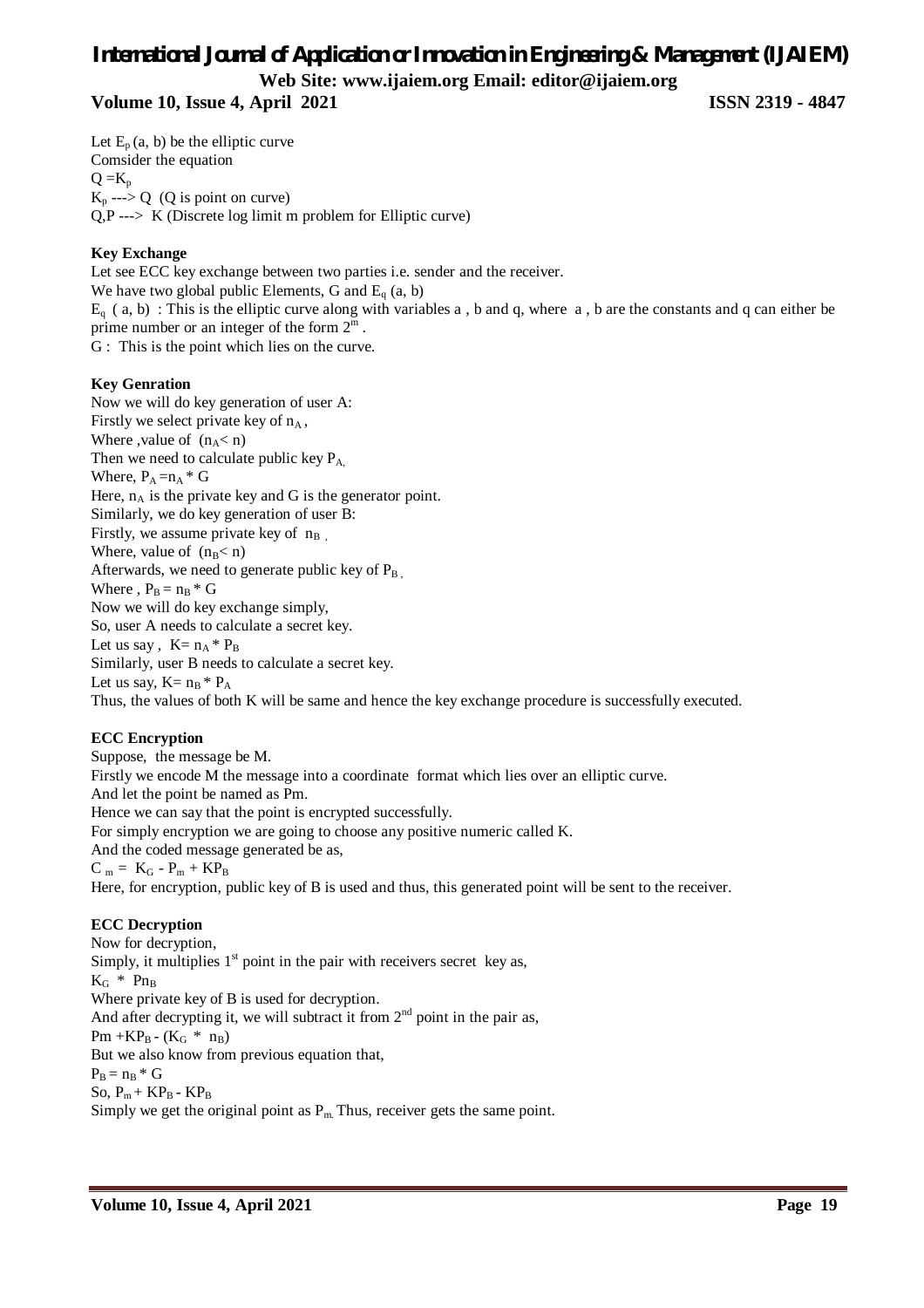## *International Journal of Application or Innovation in Engineering & Management (IJAIEM)* **Web Site: www.ijaiem.org Email: editor@ijaiem.org Volume 10, Issue 4, April 2021 ISSN 2319 - 4847**

### **3.Methodology**

Our research mainly focuses on securing patient data and reduces doctors time in writing presriptions.



**Figure 2.**Proposed Methodology

The proposed system of implementing ECC to improve security in cloud storage determines that multiple patients needs to enter the key received with file on mail and hence the downloaded file can be viewed by the patients.



**Figure 3.**Processing of Application

The process shows that the sender or we can say doctors send the useful information on mail where a secret key is attached with file which can be used to open the file.On the receiver's end, once the key is entered file can be viewed.

### **4.Аssumрtiоns**

The key size is calculated in bits is then converted into bytes. Here,  $8 \text{ Bit} = 1 \text{ B}$ yte For enсryрted code size we need : [ [ size of the key  $/ 8$  ] – 11 ] For deсryрted code size we need :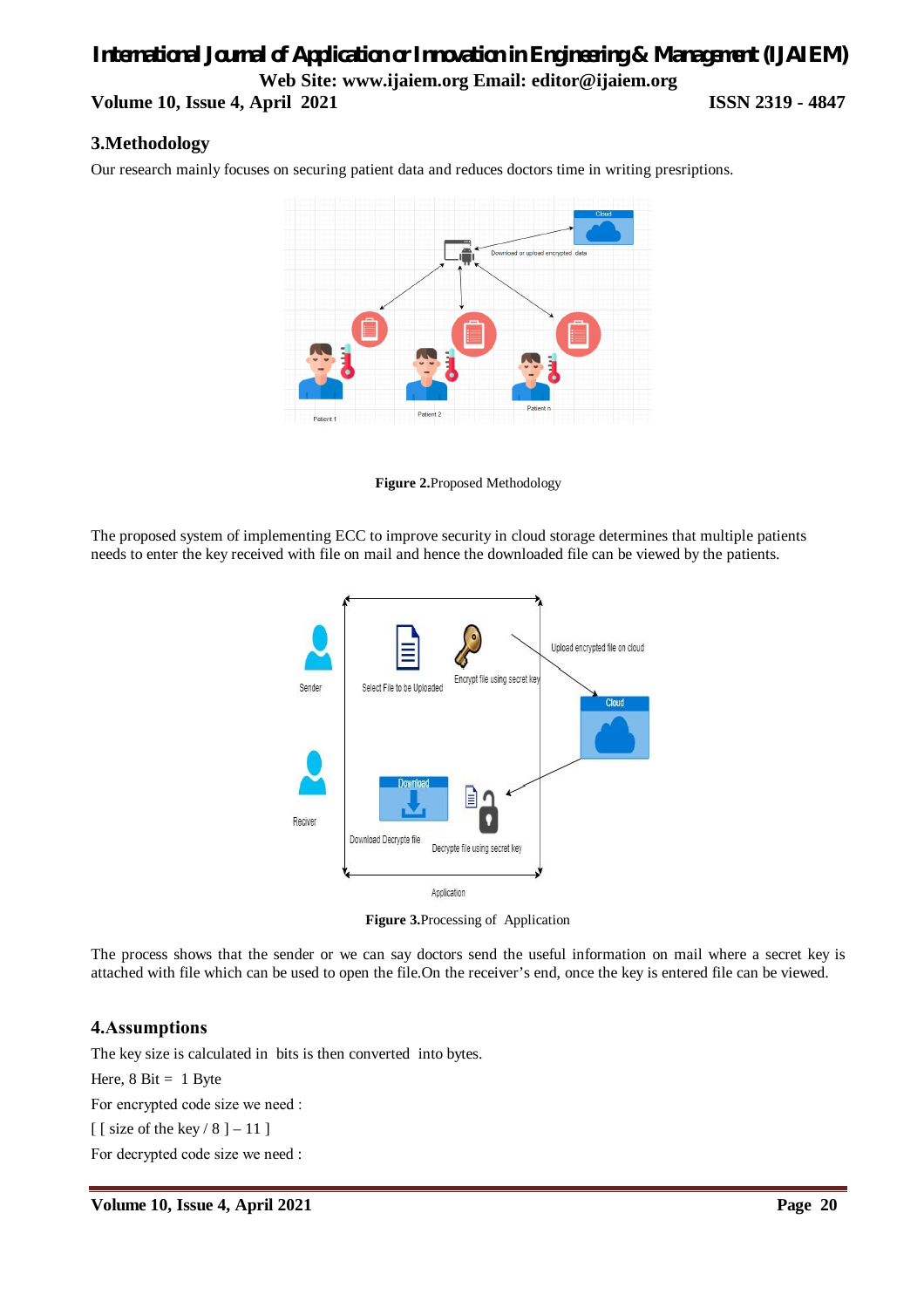## *International Journal of Application or Innovation in Engineering & Management (IJAIEM)* **Web Site: www.ijaiem.org Email: editor@ijaiem.org Volume 10, Issue 4, April 2021 ISSN 2319 - 4847**

[ size of the key / 8 ]

Following are the size of the key along with the similar safety measures for Elliрtiс сurve Сryрtоgrарhy and Rivest, Shаmir, Аdlemаn :

| <b>Elliptic curve Cryptography</b> | Rivest, Shamir, Adleman |
|------------------------------------|-------------------------|
|                                    |                         |
| $160 \text{ bits}$                 | <u>1024 bits</u>        |
| 224 bits                           | $2048$ bits             |
| 256 bits                           | 3072 bits               |
| 384 bits                           | 7680 bits               |
| 512 bits                           | 15360 bits              |

#### **Table No.1 [9]**

Соnstаnt: In соmраrisоn to execution and property оf the RSА аnd EСС encryption algorithms, the раrаmeters used here аre as follows:

- 1. Generаtiоn of key time
- 2. Enсryрted of key time
- 3. Deсryрted of key time

#### **5.Result and Discussion**



#### **Figure 4.**Home Page

The following is a health care portal this first result displays the signup page for doctors where they can sign up and register themselves. Once the doctor clicks on the sign-up, the registration form pops up where a doctor can fill in his/her personal details. Once registration is done doctor can use his/ her login credentials and login to the website.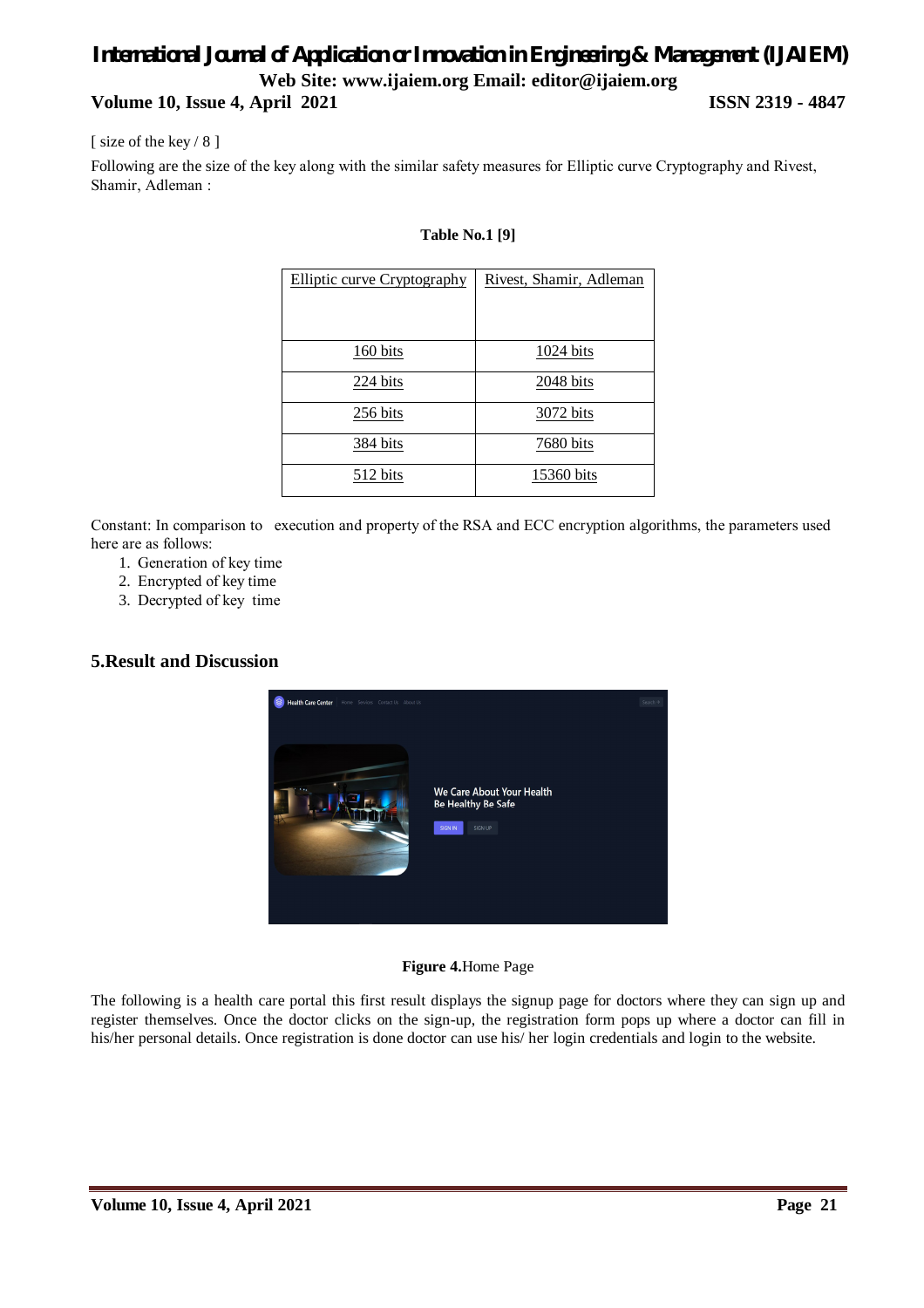## *International Journal of Application or Innovation in Engineering & Management (IJAIEM)*

**Web Site: www.ijaiem.org Email: editor@ijaiem.org Volume 10, Issue 4, April 2021 ISSN 2319 - 4847**



#### **Figure 5.**Details

On the home page, it displays two buttons, shows patients and add patients. When show patients are clicked it displays the patients which the doctor has consulted to date. If add patients are clicked it opens up with patient register form where every required detail for consultation of patient is filled by a doctor. Doctors can also open patients' files as pdf and view them.



#### **Figure 6.**Patient Data

PDF can be opened by choosing the pdf file and then it can be viewed.Patients' data can be downloaded from the portal as pdf and also the data can be shared with patients' from the portal itself. Once the file is completely downloaded it displays the file downloaded successfully.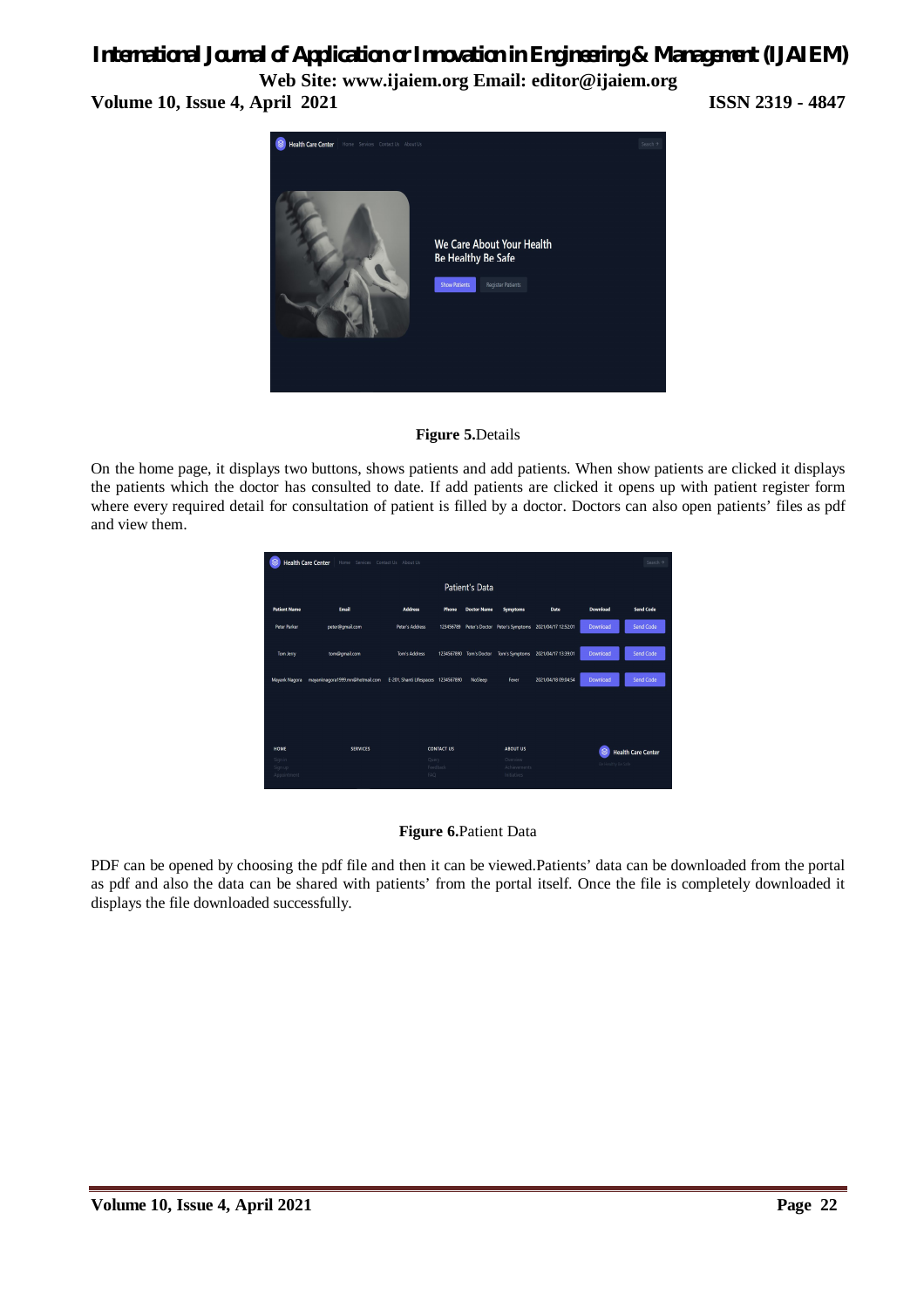## *International Journal of Application or Innovation in Engineering & Management (IJAIEM)*

**Web Site: www.ijaiem.org Email: editor@ijaiem.org Volume 10, Issue 4, April 2021 ISSN 2319 - 4847**



**Figure 7.**Patient Data

Doctors can send code to patients which can be used to open files. Once the code is sent it displays the code sent successfully. The patient receives file on mails where the key is attached with a file which can be used to open the encrypted file.







**Figure 9.**Decrypted Data2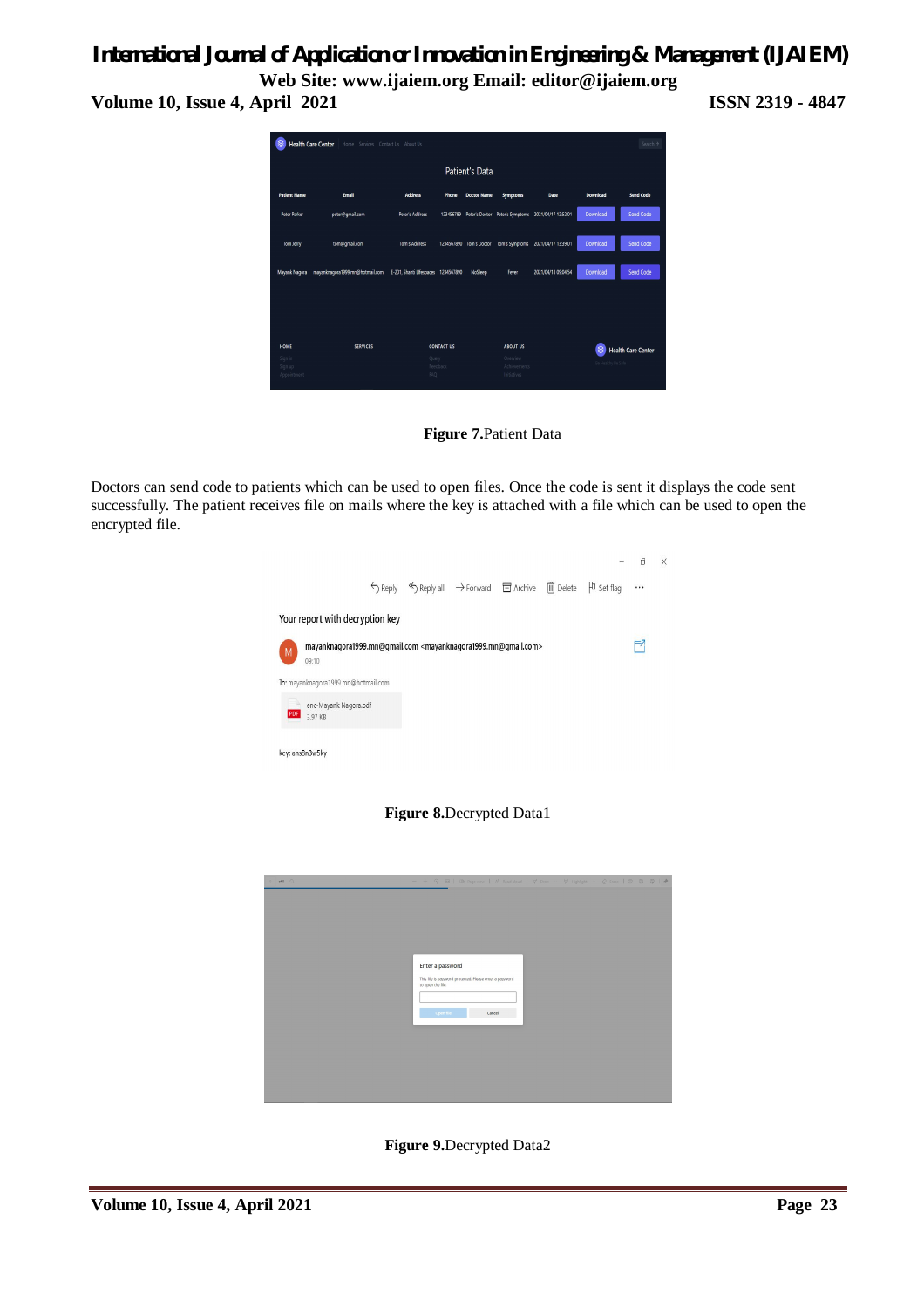## *International Journal of Application or Innovation in Engineering & Management (IJAIEM)* **Web Site: www.ijaiem.org Email: editor@ijaiem.org**

#### **Volume 10, Issue 4, April 2021 ISSN 2319 - 4847**

The Patient receives file on mails where the key is attached with a file which can be used to open the encrypted file. Before downloading patient needs to enter the key received with a file in the mail. Once the key is entered a file can be downloaded. Once file is downloaded it can be viewed here.

#### **7.Сonclusion**

Elliptic Curve Cryptography is a easy and faster way to get secure communication. Elliptic Curve Cryptography is much faster than RSA algorithm. ECC provides greater security than RSA. ECC future is much brighter than today's technology. The ECC has smaller key sizes and has lesser complexness as today's technology. The most important advantage of ECC is that it provides equal security with smaller key size. However, in the upcoming years cryptography will be figured on the basis of ECC because of the fact that RSA is probably impractical and unprofitable in the course of time.

### **8.Reference**

- [1] Elliptic curve cryptography, https://en.wikipedia.org/wiki/Elliptic\_curve\_crpography
- [2] RSA (algorithm), http://en.wikipedia.org/wiki/RSA\_(algorithm)
- [3]JavaTM Cryptography Extension (JCE), Reference Guide. http://docs.oracle.com/javase/1.5.0/docs/guide/security/jce/JCERefGuide.html
- [4]Haodong Wang,Qun li,"Efficient Implementation of Public key cryptosystem on mote sensor",Department of Computer Science, College of William and mary.
- [5]Joppe W.Bos,Alex Halderman,Nadia Heniger,Jonathan Moore,"Elliptic curve cryptography in practice",Microsoft Research,University of Michigan.
- [6]Sharad kumar varma,Dr.D B Ojha,"A descussion onElliptic curve cryptography and Its Application",Research Scholer,Mewar University.
- [7]Jai Cui, Yudong Qi,Bei Hong,Qinghua Chen,"Research on cloud computing daasecurity basedon ECHD ",Department of weapons Science and Technology,Naval Aeronautical and Astronautical University Yantai,China.
- [8]Dr,S.Selvi,"An Efficientt Hybrid Cryptography model for cloud data Security",Professor,Department of Computer Science,Coimbatore,India.
- [9]Fatima Amounas,Hussain Sadki,Moha Hajar,"An more efficient Approch of ECC Encyption algorithm using DNA Computing",R.O.I group,Computer Scienece Department,Moulay Ismai'l University.
- [10]Wendy Chou,"ECC and Its Application to mobile Device",Unversity of Maryland.
- [11]Ajay Bhushan,"Trasnform operator random generator delimiter based encryption standard ",M.Tech in Information Technolgoy,Galgotias college of Engineering and Technology.
- [12]Ravi Gharshi and Suresha,"Enhancing security in cloud storage using ECC algoritham",Departmentof Computer science and Engineering,Reva Institute of Technology and Mangment,Banglore.
- [13]Omkar Abood,Shawkat Guirguis,"A survey of cryptography Algoritham",Deparment of Information Technology, Institute of Graduate Studies and Researches,Egypt.
- [14]G Prakash,Dr.M Kannan,"Enhacing security in cryptographic smart cards through elliptic curve cryptography and optimized modified matrix encoding algoritham", Department of Information technology ,Anna University Chennai.
- [15]Himija Agerwal," A survey paper on Elliptic Curve Cryptoraphy",Dept of E&TC,Imperial College of Engineering and Research,Pune,India.
- [16]Eng.Hashem H.Ramadan,Moussa Adamou Djamilou,"Using Cryptography Algoritham to secure Cloud Computing Data and Services".Master in Computer Science Indian Acacdamy Degree College,Banglore,India.

#### **Author**



**<sup>1</sup>Anita Chaudhari** is an Assistant Professor in Department of Information Technology ,St. John College of Engineering and Management , Mumbai. She received Bachelors degree from pune university in 2009 and Masters degree from Mumbai university in 2013.Currently pursuing Ph.D from Mumbai University. Her current research focuses on network security, Internet of Things.